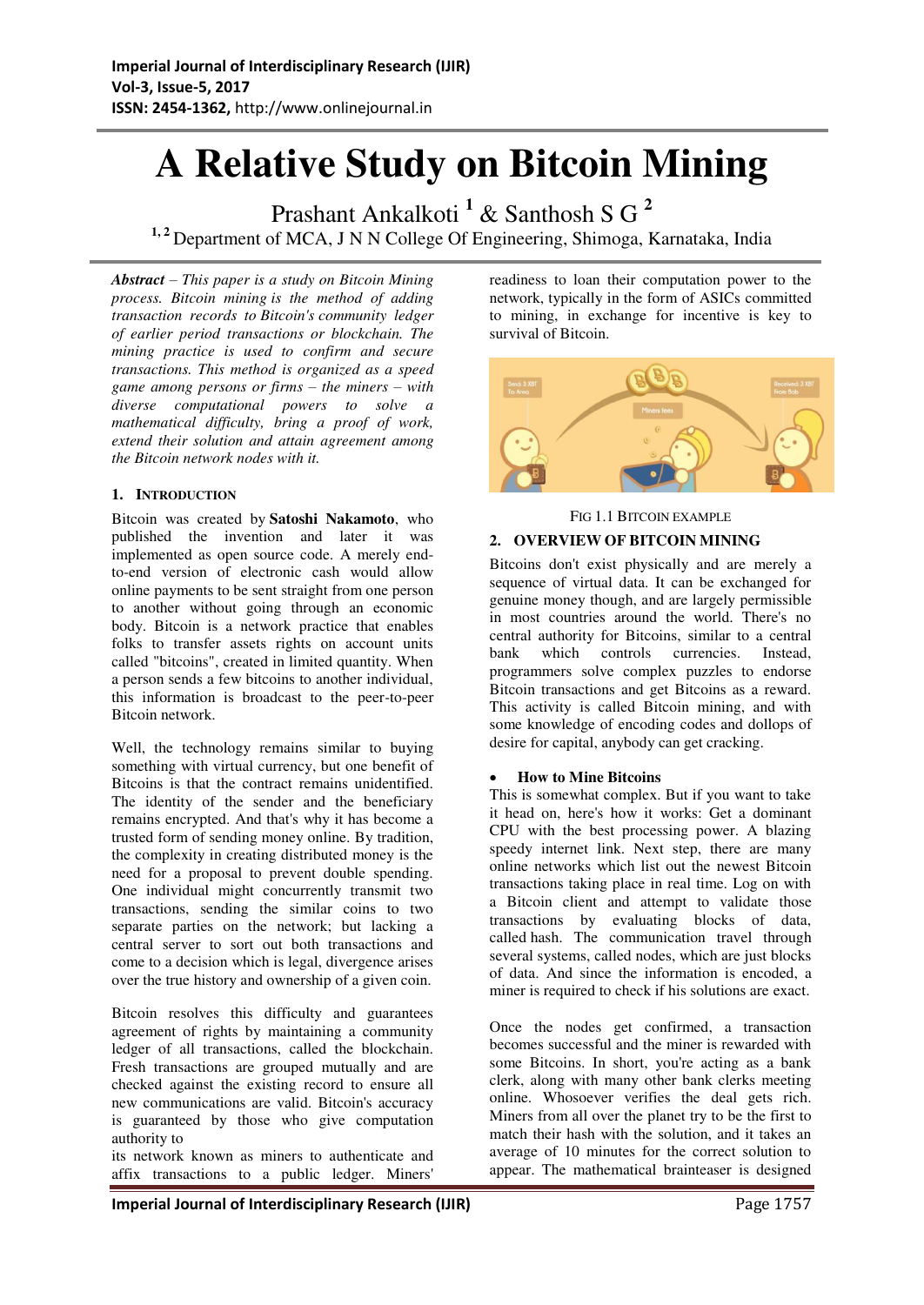so as to alter the difficulty level automatically. If the average time to guess the right answer falls less than 10 minutes, the puzzle becomes harder to crack, and vice versa. Also, after fixed intervals, the incentives keep getting halved until it reaches nil. After that the programmers who crack the right solutions are rewarded with just a transaction fee for their approval.

# How the Bitcoin Blockchain Works



#### FIG 2.1 BITCOIN BLOCKCHAIN WORKING

#### **How mining works**

Mining requires a task that is very tricky to perform, but easy to verify. Bitcoin mining uses cryptography, with a hash function called double SHA-256. A hash takes a portion of data as input and shrinks it down into a smaller hash value (in these case 256 bits). With a cryptographic hash, there's no way to get a hash value you want without trying a whole lot of inputs. But once you find an input that gives the value you want, it's easy for anyone to authenticate the hash. Thus, cryptographic hashing becomes a good way to apply the Bitcoin "proof-of-work".

In more detail, to mine a block, you first collect the new transactions into a block. Then you hash the block to form a 256-bit block hash value. If the hash starts with sufficient zeros, the block has been successfully mined and is sent into the Bitcoin network and the hash becomes the identifier for the block. Most of the time the hash isn't successful, so you alter the block to some extent and try again, over and over billions of times.

About each 10 minutes somebody will successfully mine a block, and the procedure starts over. The fig below shows the structure of a precise block, and how it is hashed. The yellow part is the block header, and it is followed by the transactions that go into the block. The first transaction is the special coinbase transaction that grants the mining reward to the miner. The remaining transactions are normal Bitcoin transactions moving bitcoins

around. If the hash of the header starts with enough zeros, the block is successfully mined. For the block below, the hash is successful: 0000000000000000e067a478024addfecdc936 28978aa52d91fabd4292982a50 and the block became block [#286819](https://blockchain.info/block-height/286819) in the blockchain.



#### FIG 2.2 STRUCTURE OF BITCOIN BLOCK

The block header contains a handful of fields that illustrate the block. The first field in the block is the protocol version. It is followed by the hash of the preceding block in the blockchain, which ensures all the blocks form a continuous sequence in the blockchain. The next field is the Merkle root, a special hash of all the transactions in the block. This is also a key part of Bitcoin security, since it ensures that transactions cannot be altered once they are component of a block. Next is a timestamp of the block, followed by the mining complexity value bits. Finally, the nonce is a random value that is incremented on each hash attempt to give a new hash value. The difficult part of mining is finding a nonce that works.

# **3. BITCOIN TRANSACTION**

A Bitcoin transaction is a signed section of data that is transmitted to the network and, if valid, ends up in a block in the blockchain. The idea of a Bitcoin transaction is to *transfer ownership* of an amount of Bitcoin to a Bitcoin address. When you send Bitcoin, a single data structure, namely a Bitcoin transaction, is created by your wallet client and then broadcast to the network. Bitcoin nodes on the network will communicate and rebroadcast the transaction, and if the operation is valid, nodes will include it in the block they are mining. Usually, within 10-20 mins, the transaction will be included, along with other transactions, in a block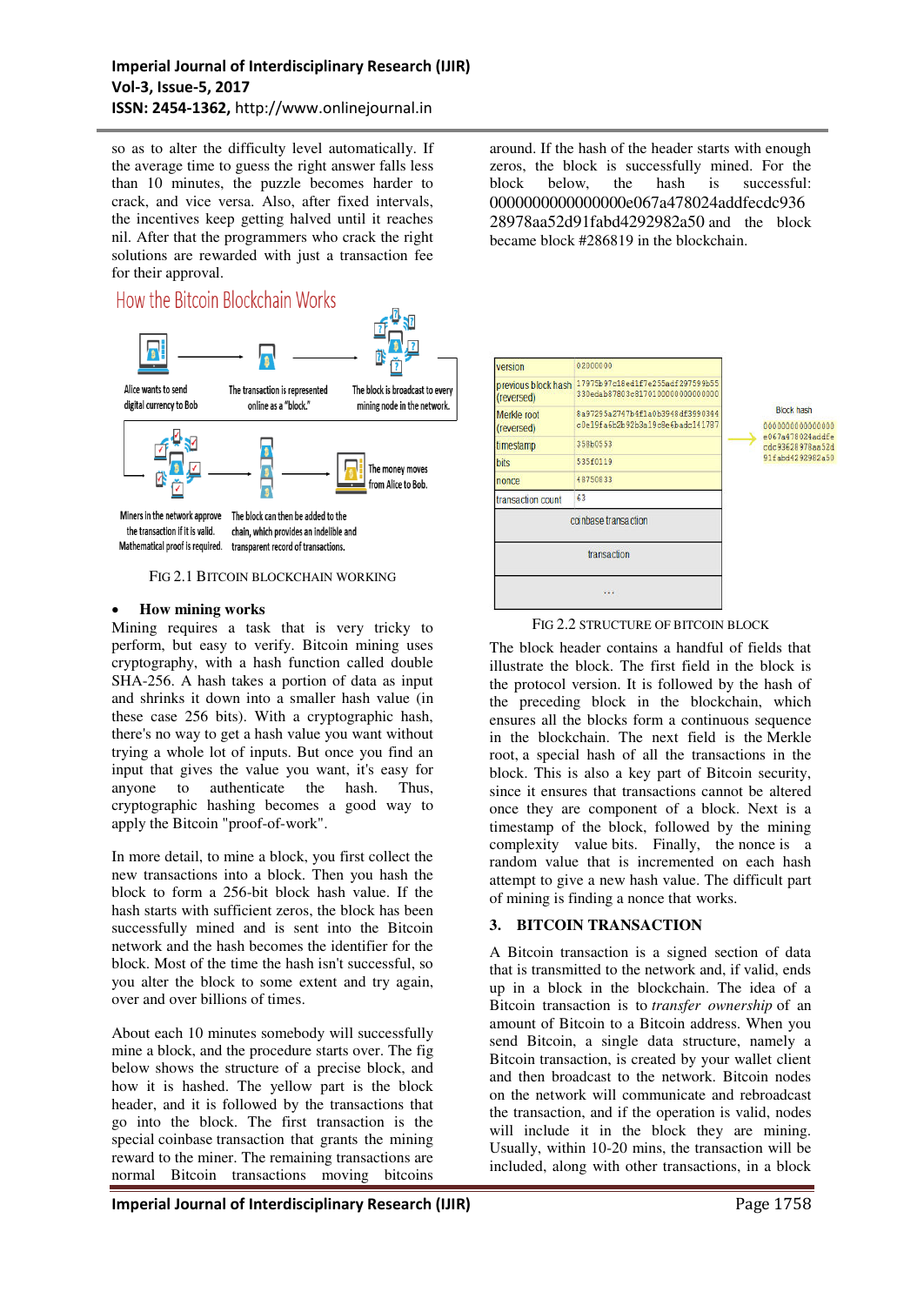in the blockchain. At this position the receiver is able to see the transaction amount in their wallet.

The main components of this standard transaction are color-coded:<br> $\checkmark$  Transaction

- Transaction ID
- $\checkmark$  Descriptors and meta-data
- $\checkmark$  Inputs
- **Outputs**

Four obvious truths about transactions:

- Bitcoin amount that we send is always sent to an address.
- Bitcoin amount we receive is locked to the receiving address – which is connected with our wallet.
- Every time we spend Bitcoin, the amount we spend will always come from funds earlier received and currently present in our wallet.
- Addresses receive Bitcoin, but they do not send Bitcoin – Bitcoin is sent from a wallet.



FIG 3. LIFE CYCLE OF BITCOIN TRANSACTION

#### **4. BITCOIN WALLETS**

Bitcoin wallets accumulate the private keys that you want to access a bitcoin address and pay out your funds. They emerge in different forms, intended for special types of device. You can even use paper storage to avoid having them on a computer at all. It is very essential to secure and backup your bitcoin wallet. Bitcoins are a fresh correspondent of cash and, every day, another merchant starts accepting them as payment.

We know how they are generated and how a bitcoin transaction mechanism works, but how are they stored? We store cash in a physical wallet, and bitcoin works in a similar way, except it's usually digital. Well, to be completely precise, you don't technically stock up bitcoins anywhere. What you store are the protected digital keys used to access your public bitcoin addresses and sign transactions.

There are five main types of wallet: desktop, mobile, web, paper and hardware.

#### **Desktop wallets**

If you have already installed the original bitcoin client (Bitcoin Core), then you are running a wallet, but may not even know it. In addition to relaying transactions on the network, this software also enables you to create a bitcoin address for transfer and getting the virtual currency, and to accumulate the private key for it. MultiBit runs on Windows, Mac OSX, and Linux. Hive is an OS X-based wallet with some distinctive features, including an app store that connects straightforwardly to bitcoin services. Some desktop wallets are customized for enhanced security: Armory falls into this group. DarkWallet – uses a lightweight browser plug-in to offer services including coin mixing in which users coins are exchanged for others, to prevent natives tracking them.

#### **Mobile wallets**

An app on your smartphone, the wallet can store up the private keys for your bitcoin addresses, and allow you to pay for things directly with your phone. In some cases, a bitcoin wallet will even take benefit of a smartphone's near-field communication (NFC) aspect, enabling you to tap the cell phone against a reader and pay with bitcoins without having to enter any information at all.

One general feature of mobile wallets is that they are not complete bitcoin clients. A full bitcoin client has to download the entire bitcoin blockchain, which is constantly growing and is multiple gigabytes in size. a lot of phones wouldn't be able to hold the blockchain in their memory, in any case. as an alternative, these mobile clients are repeatedly designed with simplified payment verification (SPV) in mind. They download a very small subset of the blockchain, and rely on other, trusted nodes in the bitcoin system to make sure that they have the exact information. Examples of mobile wallets comprise the Android based Bitcoin wallet, Mycelium.

#### **Online wallets**

Web-based wallets store your private keys online, on a computer restricted by someone else and coupled to the Internet. numerous such online services are available, and some of them bond to mobile and desktop wallets, replicating your addresses among different devices that you own. One gain of web-based wallets is that you can contact them from anywhere, in spite of of which device you are using. though, they also have one major drawback: unless implemented appropriately, they can put the organisation running the website in charge of your private keys – basically taking your bitcoins out of your power. That's a forbidding idea, particularly if you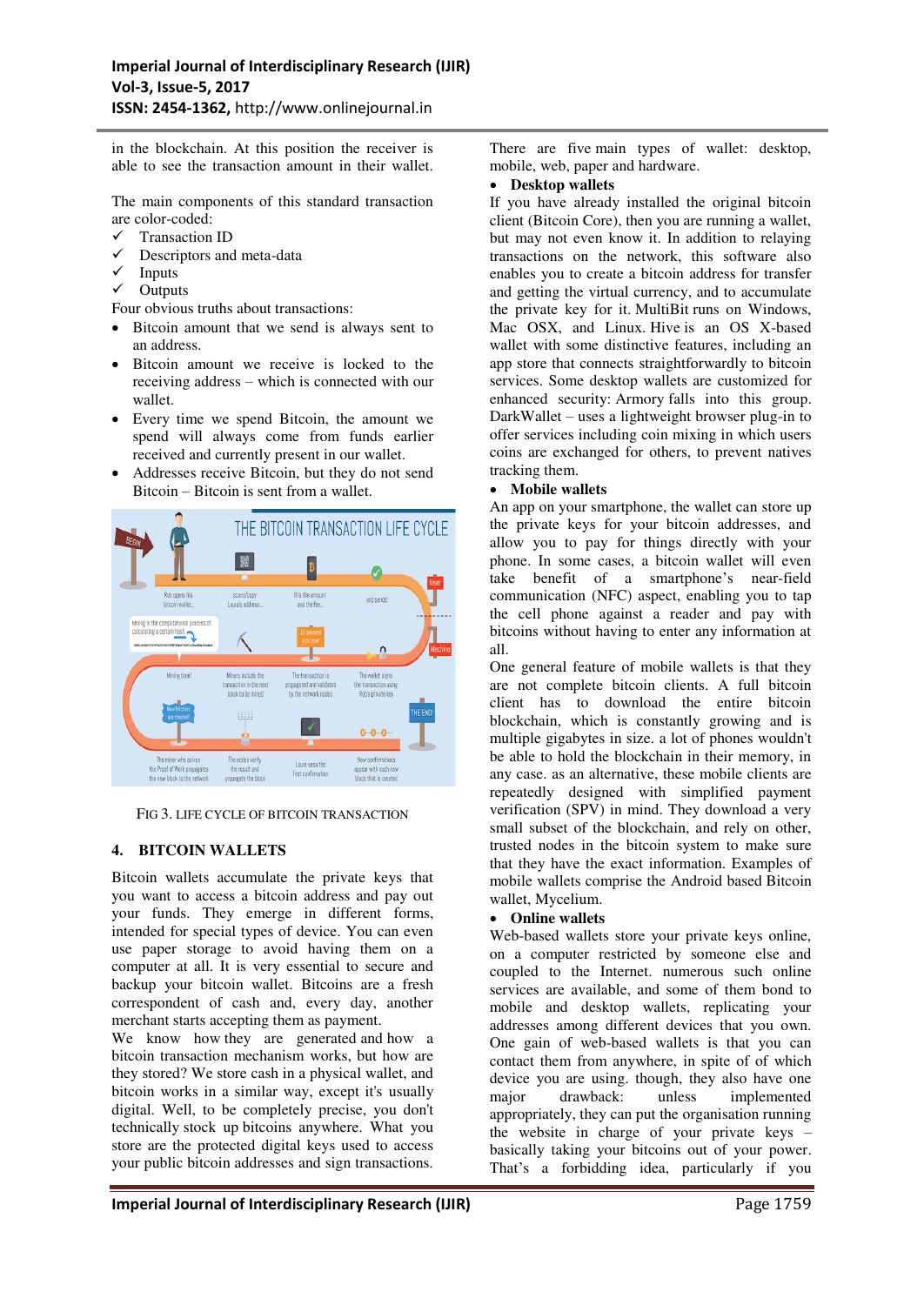commence to add lots of bitcoins. Coinbase, an integrated wallet/bitcoin exchange operates its online wallet globally. Users in the US and Europe can buy bitcoin through its exchange services. Circle offers users worldwide the ability to store, send, receive and buy bitcoins. Blockchain also hosts a accepted web-based wallet, and Strongcoin offers a fusion wallet, which lets you encrypt your private address keys prior to sending them to its servers – encryption is passed out in the browser.

#### **Hardware wallets**

Hardware wallets are now very partial in number. These are keen devices that can grasp private keys electronically and make easy payments. The Trezor hardware wallet is targeted at bitcoiners who wish to preserve a substantial stash of coins, but do not want to rely on intermediary bitcoin storage services or not practical forms of cold storage. The<br>compact Ledger USB Bitcoin Wallet compact Ledger USB Bitcoin Wallet uses smartcard protection and is available for a sensible price. KeepKey launched a hardware wallet in September 2015, which is priced at \$239 a unit. The KeepKey wallet software was originally a branch of Trezor's code.

#### **Paper wallets**

One of the mainly admired and cheapest options for keeping your bitcoins safe and sound is somewhat called a paper wallet. There are numerous sites offering paper bitcoin wallet services. They will produce a bitcoin address for you and generate an image containing two QR codes: one is the public address that you can use to receive bitcoins; the other is the private key, which you can use to pay out bitcoins stored at that address. The profit of a paper wallet that is made suitably is that the private keys are not stored digitally anyplace, and are therefore not subject to typical cyber-attacks or hardware failures.



FIG 4. BITCOIN WALLETS

# **5. CONCLUSION**

Bitcoin is the foremost broadly popular cryptocurrency with a big user base and a wealthy network, all hinging on the incentives in place to retain the important Bitcoin blockchain. Bitcoin is a latest Internet currency that anybody can get started pulling out. There are a number of reasons you may mine: for revenue, to help secure the network, to help set up a new Internet currency, or just to gain practical experience. bitcoin mining is the tentatively decentralised method where anyone can affix a block of transactions to the bitcoin blockchain, without needing consent from any authority, and get rewarded in bitcoins for it. It is made purposely difficult, using proof of work as a defence against Sybil attacks.

The mining complexity increases with the network hashing power, so the additional processing influence of the whole network there is, the the more power somebody needs to emphasize control over the network. It works well in anticipation of any individual or coordinated group controls too much of the hashing power, at which point they can control a variety of aspects of the system. Currently 90% of blocks are mined by known pools or syndicates of miners, and if a little pools join together, they could cause changes and affirm control over the network.

#### **6. REFERENCES**

[1]. S. Nakamoto. Bitcoin: A peer-to-peer electronic cash system. https://bitcoin.org/bitcoin.pdf

[2]. Andes: Bitcoin's kryptonite: The 51% attack. https://bitcointalk.org/index.php?topic=12435